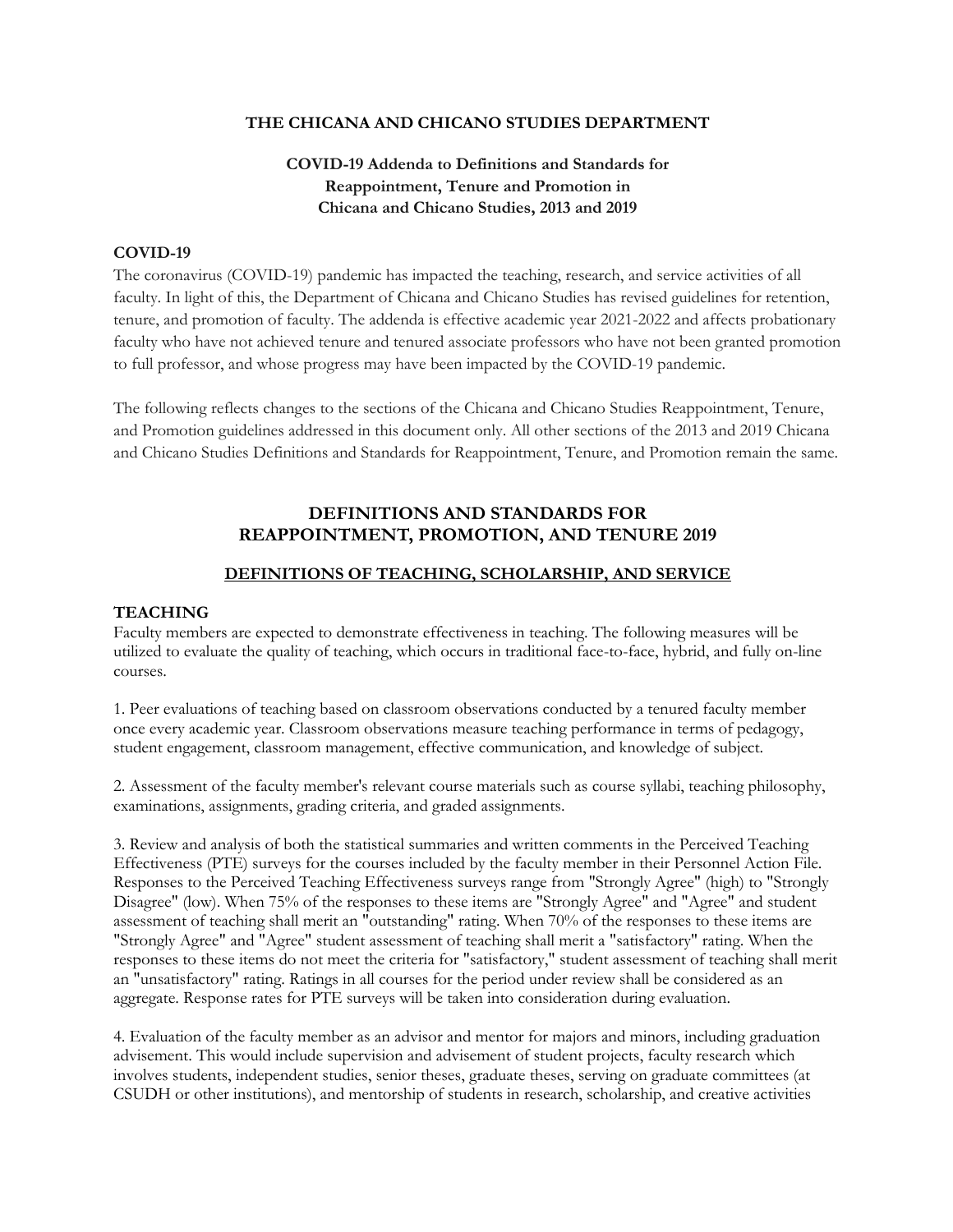programs (e.g. McNair Scholars Program, Sally Casanova Pre-Doctoral Scholars, Mellon Mays Undergraduate Fellows).

5. Consideration of a variety of other indicators such as the advancement of new courses that reflect ongoing and recent developments in the field, the ability of a faculty member to improve and maintain the quality of their teaching performance, the participation of the faculty member in teaching and learning enhancement activities, and the establishment of good command of their area of expertise.

## **SCHOLARSHIP AND CREATIVE ACTIVITY**

The department will consider the following weighted activities and categories when evaluating a faculty member for reappointment, tenure, and/or promotion.

#### **SCHOLARSHIP**

Category A: Publications

Category B: Maintaining Active Participation in the Field of Expertise

### **CREATIVE ACTIVITIES**

Category A: Performances, Production, and Recording

Category B: Maintaining Active Participation in the Field of Expertise

#### **SERVICE**

Acknowledging the number of Latina/o/x students at the university and the importance of establishing a prominent public presence for the department, we give high priority to assisting in building the department, providing service to the university, and outreach to related communities. In the first two probationary years, faculty members will be expected to engage in department-level service only. All service activities (department, college, university, and community) will be determined by the faculty member in consultation with the department chair. After the first two probationary years, it is expected that faculty serve on at least one department, college, or university committee every year.

#### **STANDARDS FOR REAPPOINTMENT**

#### **TEACHING**

During this time, a "satisfactory" evaluation of teaching performance will primarily rely on positive reviews, assessments, and evaluations of measure 1., 2., 4., and 5.

#### **SCHOLARSHIP AND CREATIVE ACTIVITY**

Satisfactory progress toward achieving a minimum of 10 points from Category A in Scholarship and/or Creative Activity, and a total of 15 points from Categories A and B under Scholarship and Creative Activities (points may come from either Scholarship or Creative Activities or both). Scholarship and/or creative activity is expected after the faculty member's first full academic year and evidence of activity from Categories A and B is required every year. After the first two years, at least 5 points in total from the two areas are required in either Scholarship or Creative Activity. After four years, at least 10 points in total from the two areas is required in either Scholarship or Creative Activity.

#### **SERVICE**

Significant service on department, college, or university committees is required. It is expected that reappointed faculty serve on at least one department committee every year in their first two probationary years; and thereafter serve on department, college, and/or university committees once per year, and participate actively in other campus or community projects.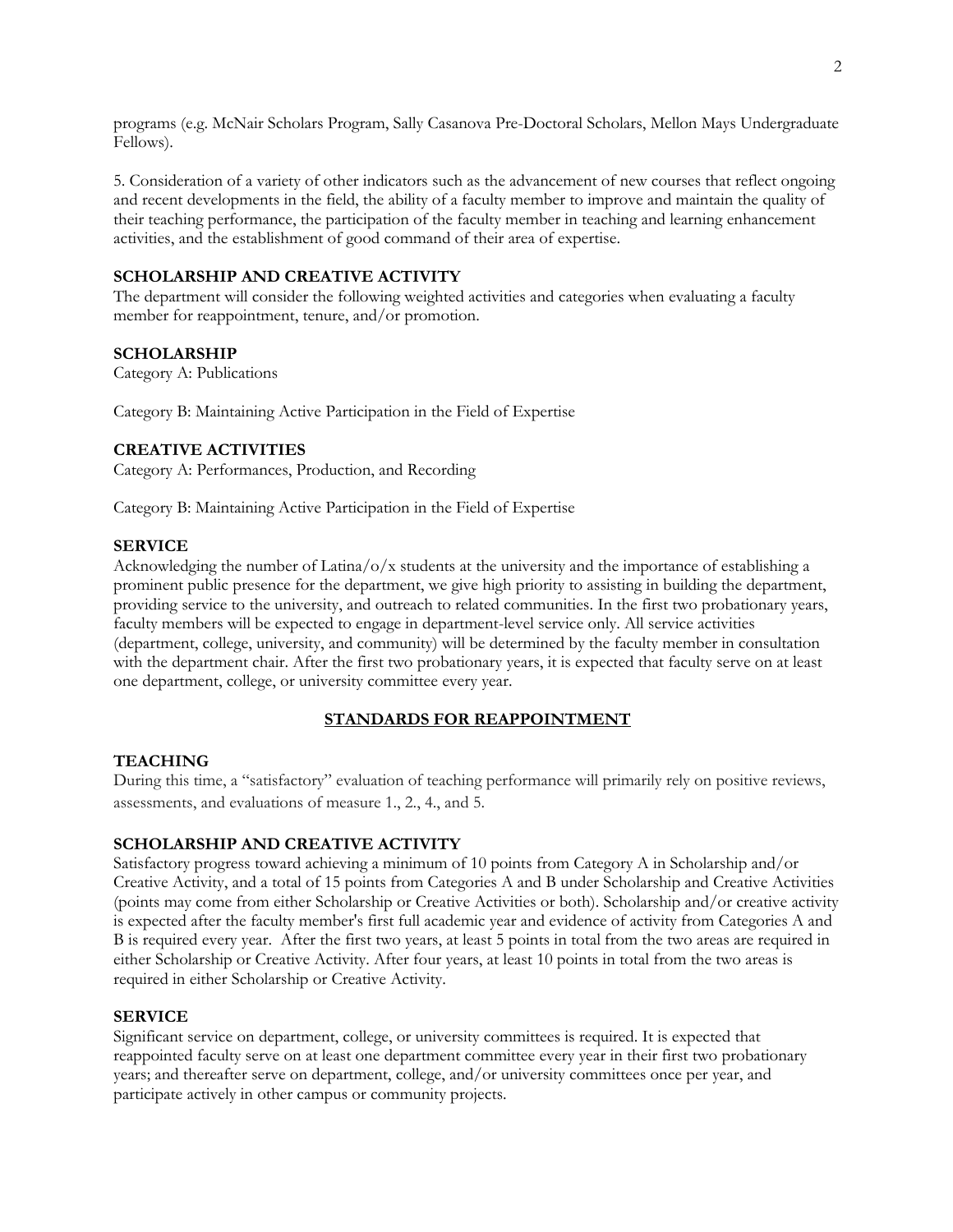## **STANDARDS FOR TENURE AND PROMOTION TO ASSOCIATE PROFESSOR**

## **INTRODUCTION**

In order for the faculty member to be recommended for tenure and promotion to associate professor, they must maintain a consistent record of "satisfactory" progress in all three areas of evaluation.

# **TEACHING**

During this time, a "satisfactory" evaluation of teaching performance will primarily rely on positive reviews, assessments, and evaluations of measure 1., 2., 4., and 5.

# **SCHOLARSHIP AND CREATIVE ACTIVITY**

Overall, tenure and promotion requires evidence of ongoing and progressive scholarship and/or creative activity, and a minimum 15 points from Categories A and B under Scholarship and Creative Activities (points may come from either Scholarship or Creative Activities or both); 10 of the required minimum points must be from Category A in Scholarship and/or Creative Activities.

# **SERVICE**

For tenure and promotion, significant service on department, college, and university committees is required. It is expected that faculty serve on at least 7 documented service activities for tenure and promotion. These should include two or more college or university committees, and active participation in campus or community projects.

### **STANDARDS FOR PROMOTION TO PROFESSOR**

A minimum of five years at the rank of Associate professor is required before being promoted to Professor. A faculty member must have a consistent record of satisfactory progress in all three areas described below to be recommended for tenure and promotion to Associate Professor.

### **TEACHING**

During this time, a "satisfactory" evaluation of teaching performance will primarily rely on positive reviews, assessments, and evaluations of measure 1., 2., 4., and 5.

### **SCHOLARSHIP AND CREATIVE ACTIVITY**

For promotion to Professor, a minimum of 15 cumulative points is required. Evidence of scholarly activity from Categories A and B in Scholarship and/or Creative Activities is required.

#### **SERVICE**

For promotion to Professor, it is expected that faculty serve on at least seven documented service activities, and these should include two or more college or university committees, and active participation in campus or community projects.

# **STANDARDS FOR EARLY TENURE AND PROMOTION**

Early tenure and promotion require that probationary faculty meet and exceed standards for tenure and promotion as outlined in the faculty guidelines for evaluation of retention, tenure and promotion. A faculty member must be unusually meritorious in teaching and one other area, either research or service, and meet the standard for tenure and promotion in the third area.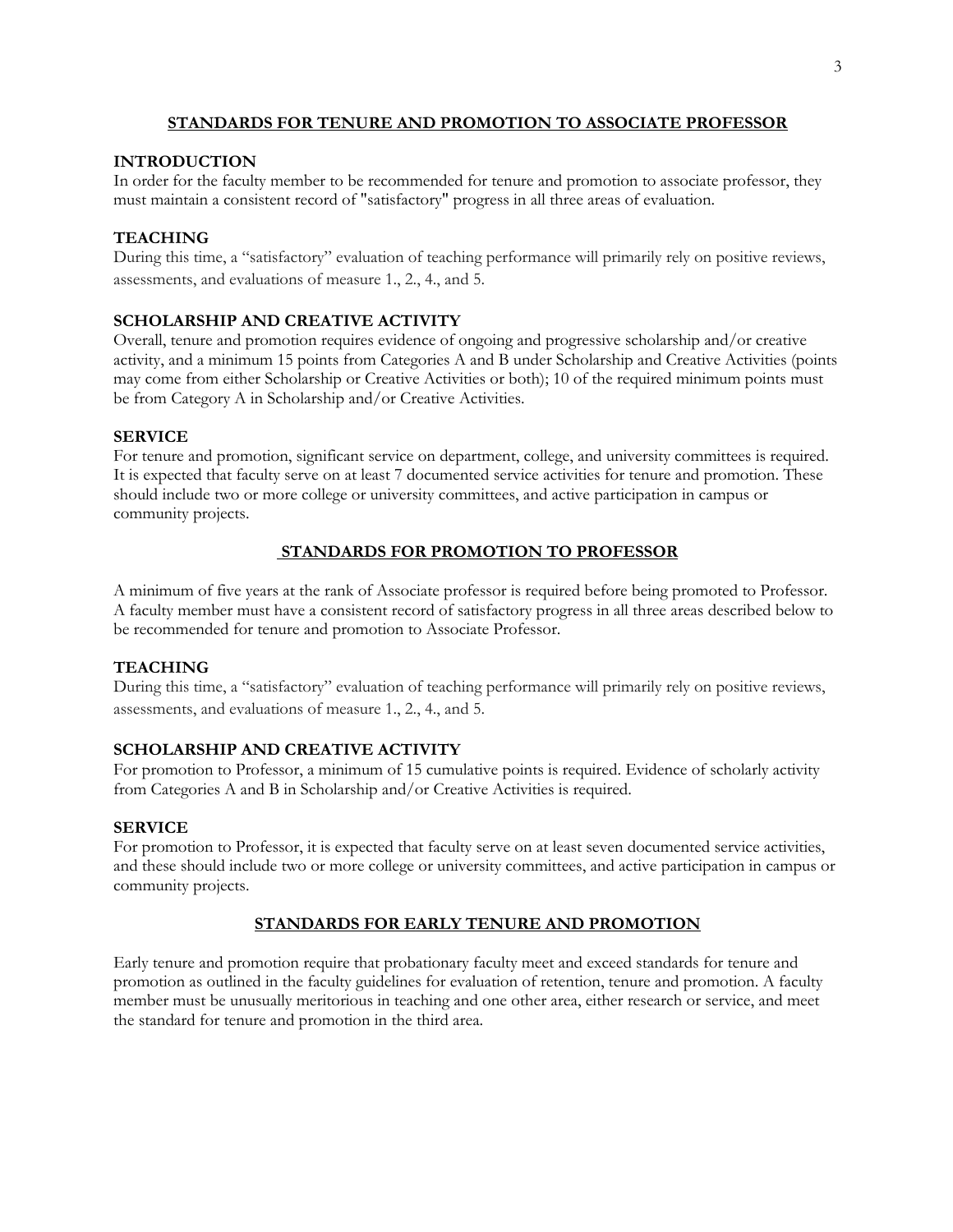#### **TEACHING**

During this time, a "satisfactory" evaluation of teaching performance will primarily rely on positive reviews, assessments, and evaluations of measure 1., 2., 4., and 5.

### **SCHOLARSHIP**

*Unusually meritorious* scholarship is defined as follows.

A minimum of 25 points in Categories A and B, in Scholarship and/or Creative Activities, with at least 15 points accrued as a single-author and/or single performer.

#### **SERVICE**

Unusually meritorious service is defined as follows.

Service in every year under review and at least 10 service activities in the period under review, or a record of substantial leadership in one area with additional participation in other areas.

# **DEFINITIONS AND STANDARDS FOR REAPPOINTMENT, PROMOTION, AND TENURE 2013**

\_\_\_\_\_\_\_\_\_\_\_\_\_\_\_\_\_\_\_\_\_\_\_\_\_\_\_\_\_\_\_\_\_\_\_\_\_\_\_\_\_\_\_\_\_\_\_\_\_\_\_\_\_\_\_\_\_\_\_\_\_\_\_\_\_\_\_\_\_\_\_\_

### **DEFINITIONS OF TEACHING, SCHOLARSHIP, AND SERVICE**

### **TEACHING**

The following measures will be utilized to determine the quality and effectiveness of the teaching process. Teaching activities occur in traditional face-to-face, hybrid, and on-line courses.

- 1. Review and analysis of both statistical summaries and the written comments from students presented in the Perceived Teaching Effectiveness (PTE) forms for the courses chosen by the faculty member for inclusion in their personal action file
- 2. Peer evaluations from classroom observations. One per semester the first year and once every subsequent year; satisfactory classroom observations measure teaching performance in terms of classroom management, pedagogy, demeanor, and student engagement.
- 3. Assessment of the faculty member's relevant course material such as course syllabi, teaching philosophy, examinations, writing assignments, grading criteria, and graded assignments.
- 4. Evaluation of the faculty member as advisor and mentor for majors and minors, including graduation advisement. This would include supervision and advisement of student projects, faculty research which involves students, independent studies, senior or graduate theses, mentorship of McNair and Sally Casanova Pre-Doctoral Scholars, and the faculty member's overall advancement of knowledge, skills and talents.
- 5. Consideration of a variety of other indicators such as peer review and independent observations, the advancement of new courses that reflect ongoing and recent developments in the field, the ability of a faculty member to improve and maintain the quality of their teaching performance, the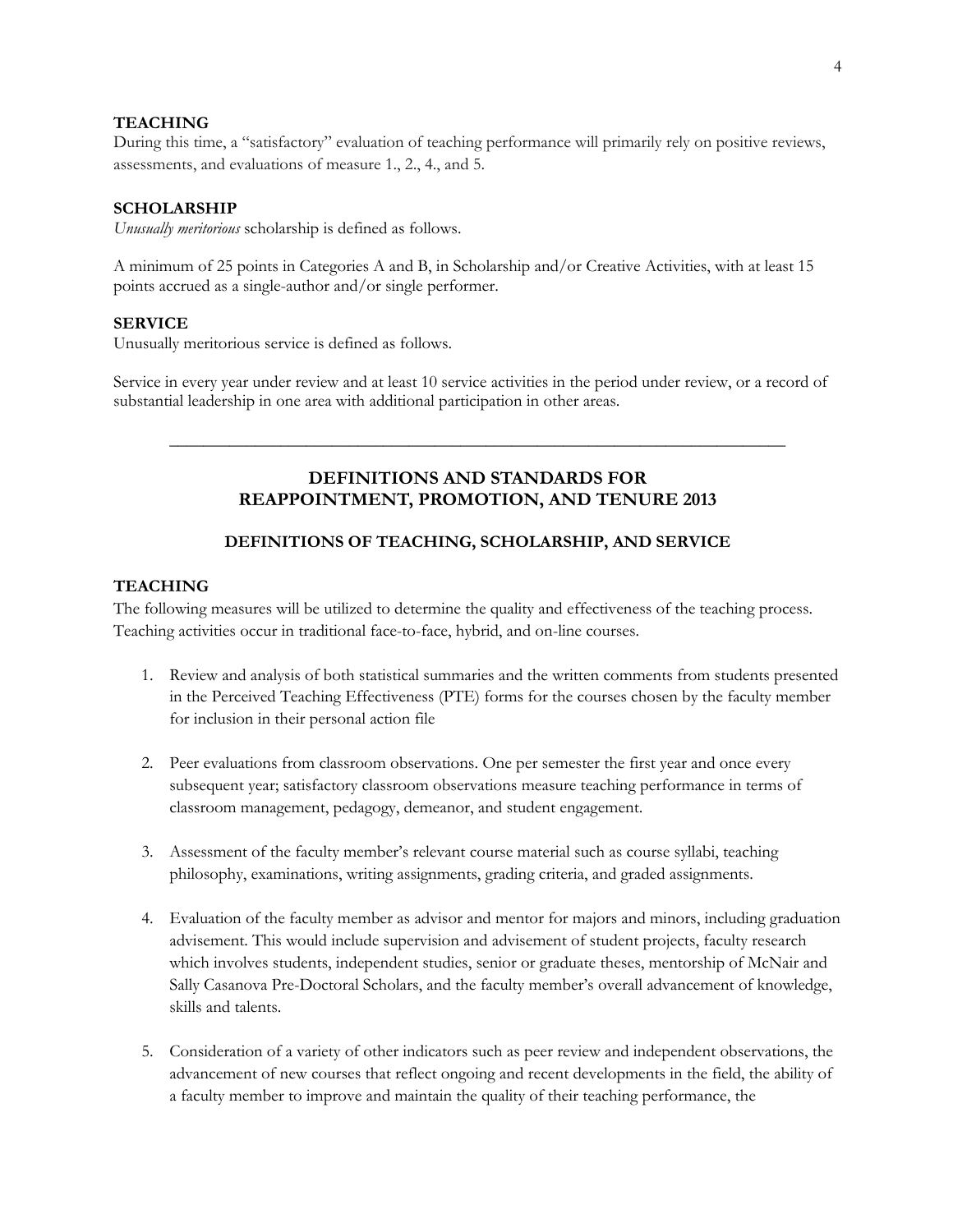participation of the faculty member in teaching and learning enhancement activities, and the establishment of good command of their area of expertise.

#### **SCHOLARSHIP AND CREATIVE ACTIVITY**

The department will consider the following weighted activities and categories when evaluating a faculty member for reappointment, tenure, and/or promotion:

Category A: Publications Category B: Maintaining Active Participation in the Field of Expertise Category C: Creative Activities

#### **SERVICE**

Acknowledging the expanding number of Latina/o students at the university and the importance of establishing a prominent public presence we give high priority to assisting in building the department providing service to the university, and outreach to the community. It is expected that faculty serve on at least one departmental, college, or university committee every year.

## **STANDARDS FOR REAPPOINTMENT**

### **INTRODUCTION**

In order for the faculty member to be recommended for reappointment to the next academic year, he/she must meet the "satisfactory" standard **in all three areas** of evaluation.

#### **TEACHING**

1. Review and analysis of both statistical summaries and the written comments in the Perceived Teaching Effectiveness (PTE) surveys forms for the courses chosen by the faculty member for inclusion in their Personal Action File. When 75% of the responses to these items are "Strongly Agree" and "Agree" and student assessment of teaching shall merit an "outstanding" rating. When 70% of the responses to these items are "Strongly Agree" and "Agree" student assessment of teaching shall merit a "satisfactory" rating. When the responses to these items do not meet the criteria for "satisfactory," student assessment of teaching shall merit an "unsatisfactory" rating. Ratings in all courses for the period under review shall be considered as an aggregate. Response rates for PTE surveys will be taken into consideration during evaluation.

During this time, a "satisfactory" evaluation of teaching performance will primarily rely on positive reviews, assessments, and evaluations of measure 2., 3., 4., and 5.

#### **SCHOLARSHIP AND CREATIVE ACTIVITY**

Satisfactory progress toward achieving 15 cumulative points is required for reappointment. After the first two years, at least 5 points from the various areas are required. After the four years, at least 10 points from the various areas is required. Evidence of scholarly activity from Category A or B is required every year.

#### **SERVICE**

Significant service on department, college, or university committees is required. It is expected that reappointed faculty serve on at least one departmental, college, or university committee once a year, and participate actively in other campus or community projects.